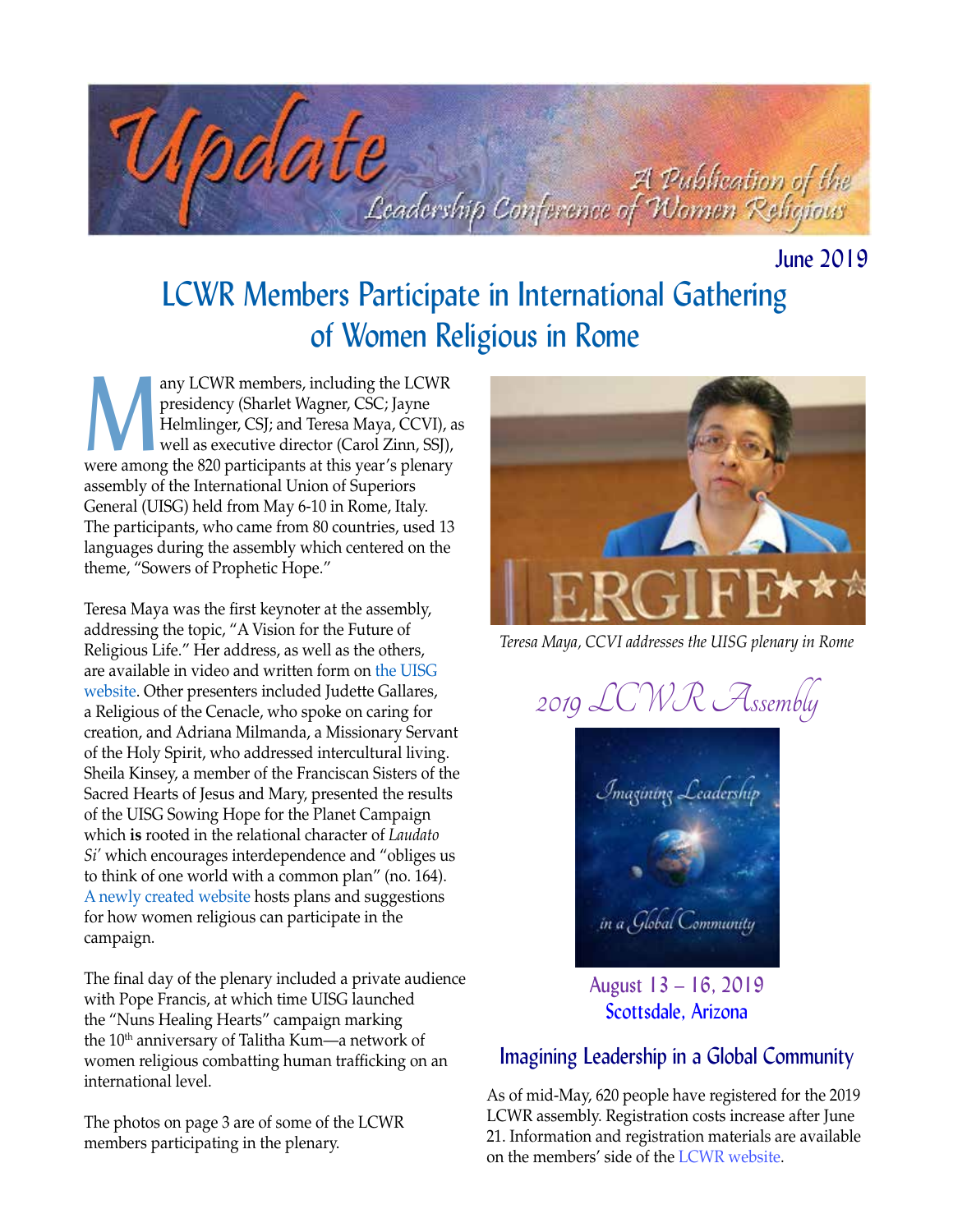# *From the LCWR Executive Director*

# Building Bridges and Breaking Down Stereotypes

anon law is not a topic that typically causes the eyes of women<br>religious to light up. It is generally seen as dry and dogmatic,<br>with a focus more on rules than on spirit anon law is not a topic that typically causes the eyes of women religious to light up. It is generally seen as dry and dogmatic, and heart. I recently told some of our sisters that I find a great deal of wisdom and inspiration in the Code of Canon Law. They looked at me in a way that suggests they were mentally making plans to have me assessed for early-onset dementia!

Yet, there was a palpable energy in the room last month as 100 women religious gathered in Chicago to address the topic

of Canon Law and Temporal Goods. It was not the agenda that led to the air of excitement, but rather the fact of the gathering itself. The participants were 50 members of LCWR and 50 members of CMSWR (Council of Major Superiors of Women Religious) and the day was jointly planned by the two conferences. The room was filled with introductions and joyful greetings and an underlying sense of the significance of the event.

The presentations by the three canon lawyers were excellent, each of them both thought-provoking and practical, but what gave life to the day and left many of us wanting more was the simple act of being together and sharing our experiences as leaders of our diverse congregations.

A common learning expressed in the evaluations was the discovery that we are all dealing with the same issues. One of the CMSWR sisters at my table, in speaking of our congregations' different charisms, used the analogy of the

different facets of one precious diamond. Each of our charisms is a particular expression of the one Gospel that is rule of life for all of us. At the end of the day we were aware that our time together had been one small step in the process of building bridges and of breaking down stereotypes.



Sharlet Wagner, CSC — LCWR President

Our world desperately needs the witness and guidance of persons of religious conviction who are willing to do the work of building bridges and breaking down stereotypes. Rigid belief systems, old grievances, and hunger for power are fueling an epidemic of religious-based violence. The litany of these attacks just over the past year strikes at our hearts, both literally and symbolically – a Jewish synagogue in Pittsburgh, Catholic Churches in Sri Lanka, A mosque in New Zealand, another Jewish synagogue in California. Each time we are confronted

with death and destruction ostensibly motivated by religious belief I wonder anew how it is acceptable to some believers to clutch sacred scripture in one hand while raising the other in a fist of fury against those who dare to be different.

Of course, the historic differences between our two conferences are in no way akin to the deep animosities felt

We can drop pebbles of peace into the troubled waters of our world, trusting that the ripple effects will be felt. We can gather with those with whom we differ, and dialogue respectfully about those differences.

by some toward those of different faiths. Yet the willingness to come together and discover anew both our commonalities and our differences lends credence to our work toward reconciliation and peace in our world. In this simple act of gathering lies one answer to the question of what we can do in response to the epidemic of attacks on those who are different. We can drop pebbles of peace into the troubled waters of our world, trusting that the ripple effects will be felt. We can gather with those with whom we differ, and dialogue respectfully about those differences. We can speak to our world and speak again,

in our actions and in our words, in as many ways as we can, of the truth that God is God of all and that all of God's wonderfully-diverse children are different facets of one diamond.

*See more about this event on page 4.*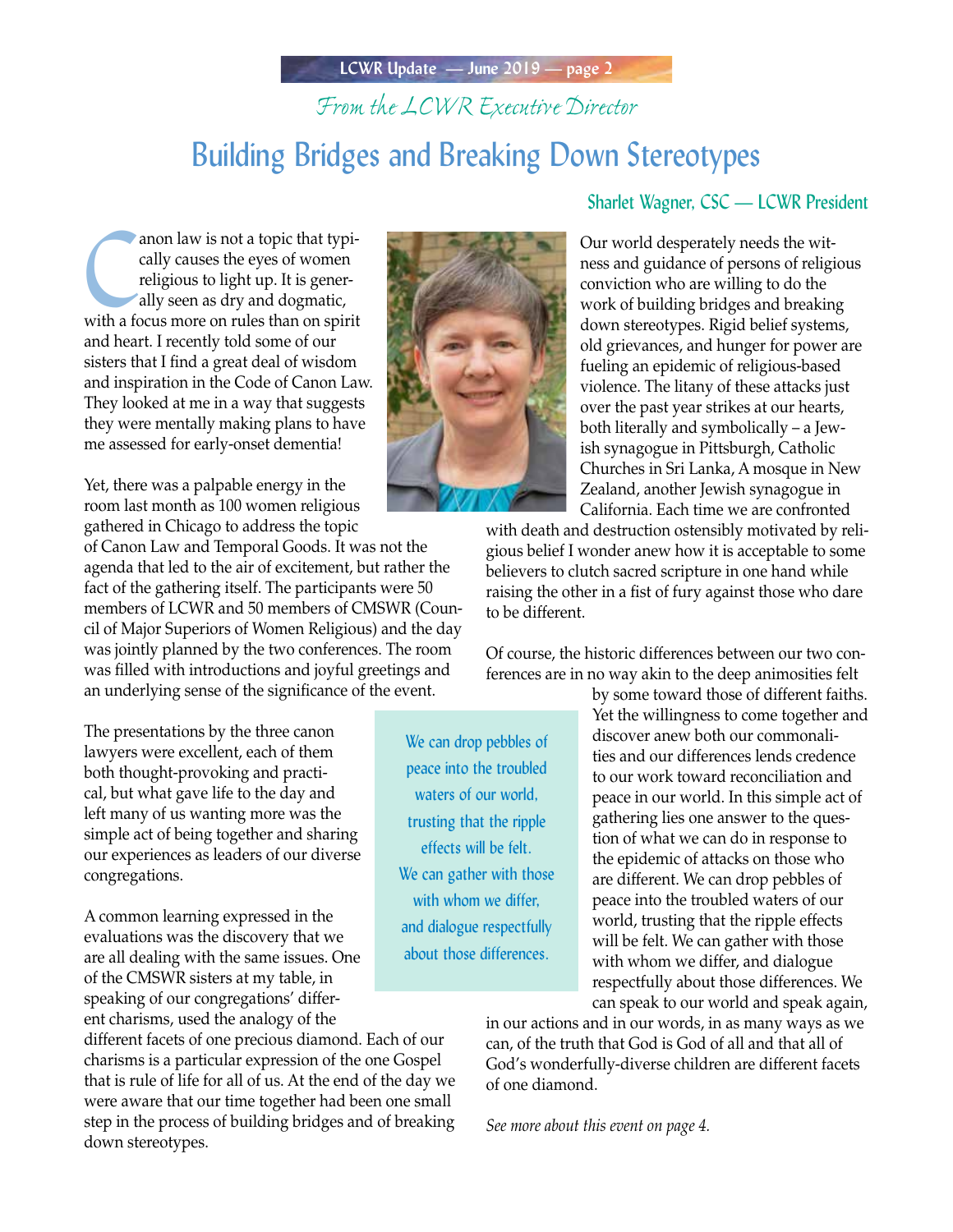LCWR Members at the UISG Plenary















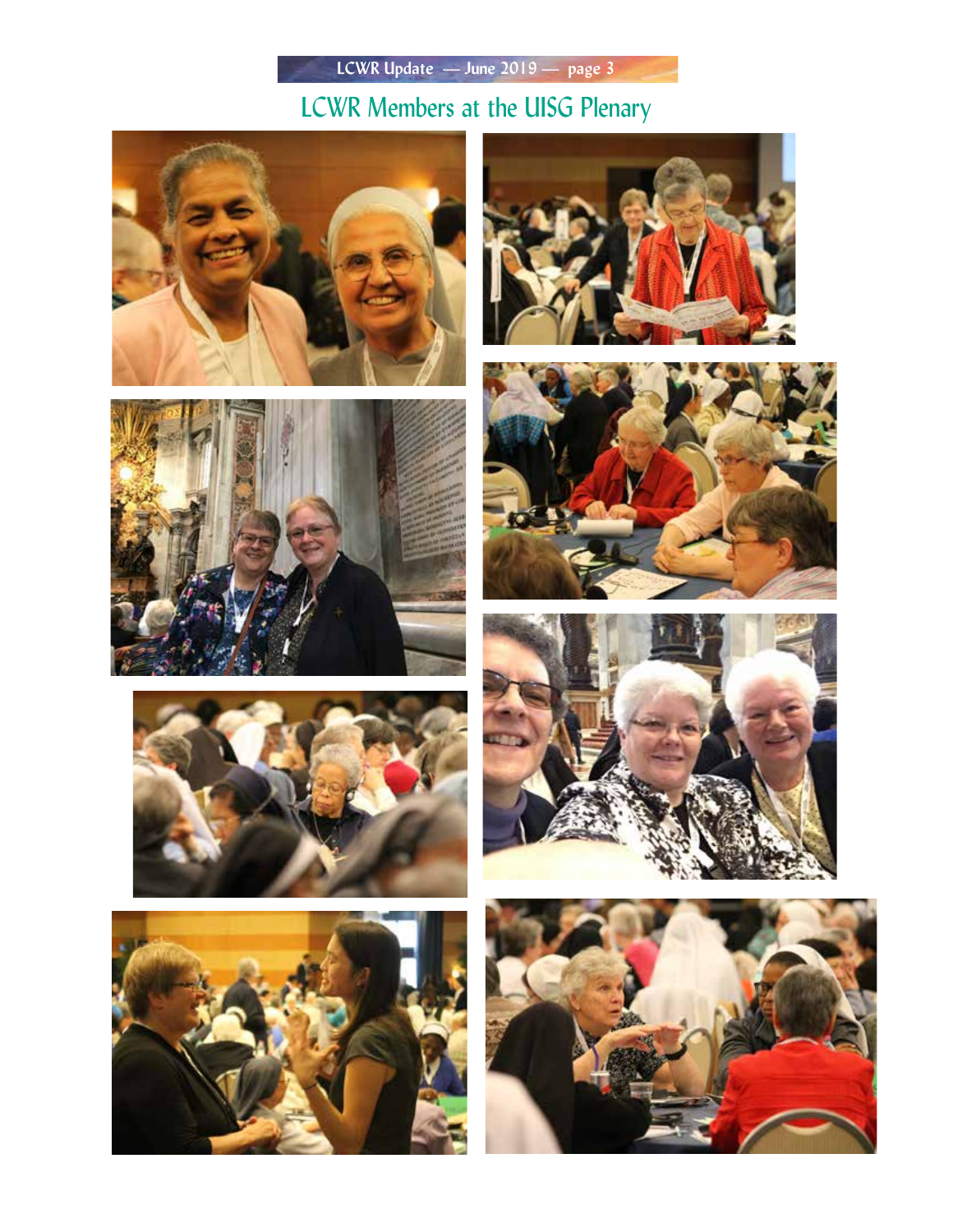# LCWR and CMSWR Host Charism and Mission Workshop

The Council of Major Superiors of Women Religiou (CMSWR) and LCWR co-sponsored a day of refle<br>tion on aspects of the ministry of religious leaders<br>on April 30 at the Felician Center in Chicago. The day he Council of Major Superiors of Women Religious (CMSWR) and LCWR co-sponsored a day of reflection on aspects of the ministry of religious leaders included input, reflection, and conversation guided by three canon lawyers: Deborah Cerullo, SSND; Sharon Euart, RSM; and Lynn Jarrell, OSU. Approximately 100 leaders participated. *(See reflection about the event by LCWR president Sharlet Wagner, CSC on page 2) LCWR and CMSWR executive directors Carol Zinn, SSJ* 



*and Sister Mary Christine Cremin, RSM* 



*Presenters: Deborah Cerullo, SSND; Sharon Euart, RSM; and Lynn Jarrell, OSU*





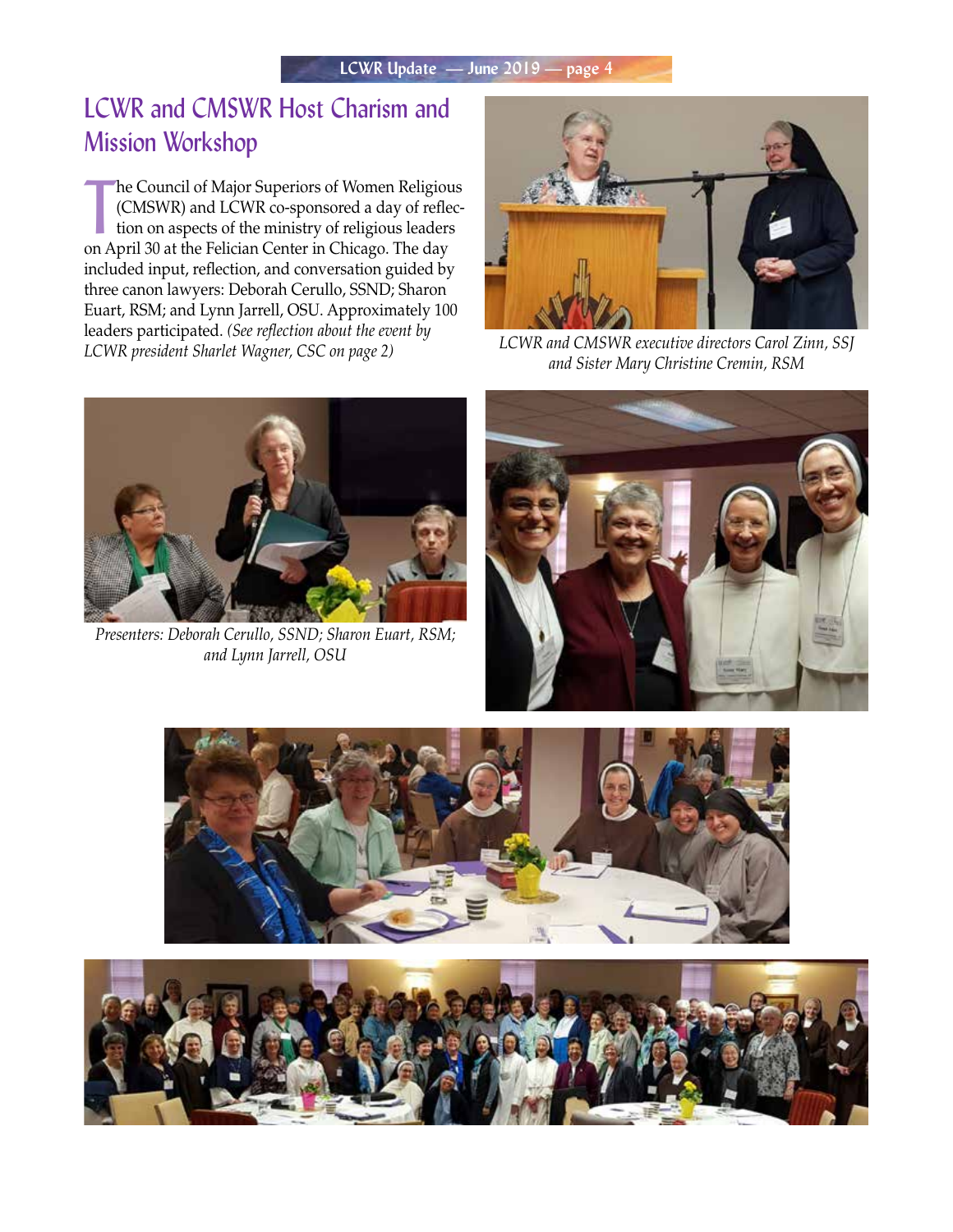### **Order Summer 2019 Occasional Papers GOOD READS**



The Summer 2019 issue of *Occasional Papers* is<br>
entitled **Our Search for Meaning**. A document<br>
created by LCWR several years ago, "Dimensions<br>
of Leadership," notes that an essential part of spiritual he Summer 2019 issue of *Occasional Paper*s is entitled **Our Search for Meaning**. A document created by LCWR several years ago, "Dimensions leadership is "an ability to connect the richness of the inner world with the significant challenges and movements of a given time. The symbolic/meaning– making dimension attends to urgent human longings for God, wholeness, meaning, and harmony."

Women religious are increasingly experiencing a call to join with others in this search for meaning. With so much in flux in the world today and with all the ambiguity and uncertainty in our life experiences, being able to find and articulate meaning is an essential component for a healthy and fruitful life.

This issue of *Occasional Papers* will explore some of the significant changes occurring in religious life and the seeds of newness that are appearing – such as the growing intercultural make-up of congregations, the greater sense of an intercongregational religious life, the draw of young adults to women religious in experiences of shared meaning and belonging, as well as all the efforts to right-size our communities to our new realities. The issue will also include reflections by individuals from different fields on how they find meaning: Walter Brueggemann; Margaret Farley, RSM; Edwina Gately; Anthony Gittens, CPPS; Katie Gordon; Nicholas Kristoff; Courtney E. Martin; Jim Martin, SJ; Cokie Roberts; Mary Southard, CSJ; and Jean Stokan.

LCWR prints only the number of copies that are preordered. **[Orders for this issue may be placed here](https://lcwr.org/item/occasional-papers-summer-2019)  [and must be received by June 3, 2019.](https://lcwr.org/item/occasional-papers-summer-2019) Copies will be mailed in June 2019.**



# The Unlikely Pilgrimage of Harold Fry

by Rachel Joyce, Random House, 2012

### Recommended by Nonie Gutzler, MM

his lovely book is a modern-day parable drawing<br>the reader into the seismic shifts in the life of<br>Harold Fry as he embarks on his pilgrimage of<br>600 miles to see his dying friend Queenie Hennessey. his lovely book is a modern-day parable drawing the reader into the seismic shifts in the life of Harold Fry as he embarks on his pilgrimage of Through the skillful writing of Rachel Joyce, his pilgrimage becomes ours too. We meet some of those he encounters on the way – an immigrant from Eastern Europe, a gay businessman who lives in a world of shame and secrets, people who follow him and then leave when he doesn't fulfill their expectations. The suicide of his son, David, and his estranged relationship with his wife, Maureen, has enclosed Harold in a world of unresolved and heartbreaking grief and regret. Each of these characters touches a part of Harold's life and a part of our life too.

Joyce's writing brings us to the heart of those in our communities – and our world – who carry wounds and hurts from years ago and who are in need of healing and reconciliation. With Harold, we enter the reality that parts of how we have lived our life in the past are dying – just as Queenie is dying – so that all can be made new. This novel is a call to reflect on the seismic shifts we are encountering in religious life today, the interior journeys yet to be made and the healing that needs to happen on our pilgrimage into the future.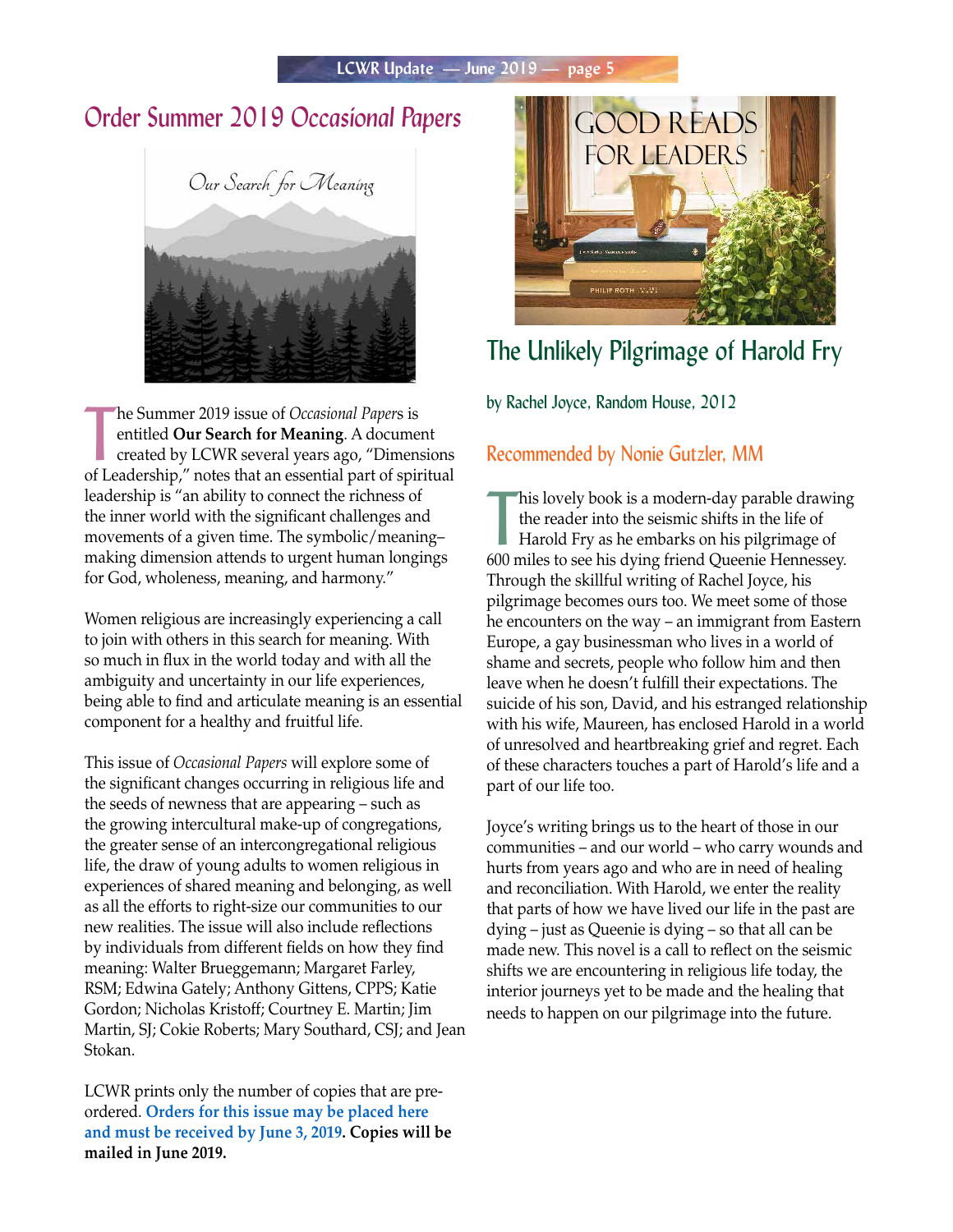### Refugee Advocates Take to the Hill

Pefugee Council<br>
USA hosted<br>
its annual<br>
Advocacy Days on efugee Council USA hosted its annual May 8 and 9. More than 200 people from 33 states meet



with the staff of their representatives and senators to demonstrate support for refugees and asylum seekers.

This year, the administration has set the national US refugee admissions goal at a paltry 30,000, far below the 30-year annual average of 95,000. This despite the record number of United Nations estimates that more than 50 million people worldwide need refuge.

Advocates included five women religious who accompanied delegations on visits to legislators from Minnesota, Ohio, Virginia, West Virginia, and Utah. The delegations asked members of Congress to demand that the administration meet the 30,000-refugee admissions goal for this year and called on them to demonstrate their support for an admissions goal of at least 75,000 next year.

Participants asked that their members of Congress support two pieces of legislation currently before both houses. The *Guaranteed Refugee Admissions Ceiling Enhancement* ([GRACE Act](http://r20.rs6.net/tn.jsp?f=001r9myLYZKyZbGeuGbDCsgT-TWGZf_X_5OLV5FYw68UxgzP6mjckKbj-ITX0Q8woqXvDettPkTvFt3tpLT0wYIKX6p8llW2-lrpu3eTXzO7WWO18yDu9tUemRXPdIi6t4HHJkVCm36ajh9WqGqtLOURb18NBrx_Y0hpX2hDu5lHXHAIKBh36M2ogiPcUWT6e7V5YjnAnxjQfsUj95NRRL7aQ==&c=0TnpL94UxVRuiTDeUX9sYkPOzjV7vqUiv6kPf7gNDwydy7dWOkW7pA==&ch=las-EPC_28aL56RtwDGCthT7lJ36UDAWfTZ8KO-glmYSCxQHz3K82g==)), S 108/ HR2146, would restore US leadership on refugee resettlement and uphold the nation's commitment to provide safety for refugees fleeing persecution. This bill would set a minimum floor for annual refugee admissions at 95,000, the historic average, and increase oversight of the administration through mandatory reporting requirements to Congress.

The second, *The National Origin-Based Antidiscrimination for Nonimmigrants Act,* [\(NO BAN Act](https://www.govtrack.us/congress/bills/116/hr2214)) S1123/ HR2214, would repeal the executive orders that have halted refugee admissions, banned individuals from a number of Muslim-majority countries, and barred individuals from seeking asylum between ports of entry. It would also strengthen the Immigration and Nationality Act to prohibit religious discrimination and limit overly broad executive authority to issue such bans.

At the workshop preceding the visits to the Hill, Senator Edward Markey (D-MA) told participants the story of his immigrant grandfather who came from Ireland. "They didn't know what was possible in America, but they knew that the possibilities in Ireland were not good. They took a chance. They came to build this country…. Those people were great heroes. Today's refugees and asylum seekers are no different," he said.

# Global Concerns Committee Share Anti-Racism Resources

his month, the Global<br>
Concerns Committee is<br>
pleased to be able to share<br>
our spring 2019 publication of his month, the Global Concerns Committee is pleased to be able to share *Resolutions to Action*. Many thanks to Bea Triboldi, OP for her piece,



*[White Privilege](https://lcwr.org/sites/default/files/publications/files/rta2-19.pdf)* and to all who are working to implement the LCWR assembly resolution: *To go deeper into the critical work of creating communion, examining the root causes of injustice and our own complicity, and purging ourselves, our communities, and our country of the sin of racism and its destructive effects.*

### Emerging Questions for Reflection & Conversation

What is the real role of religious life leaders today? What are the canonical and administrative functions

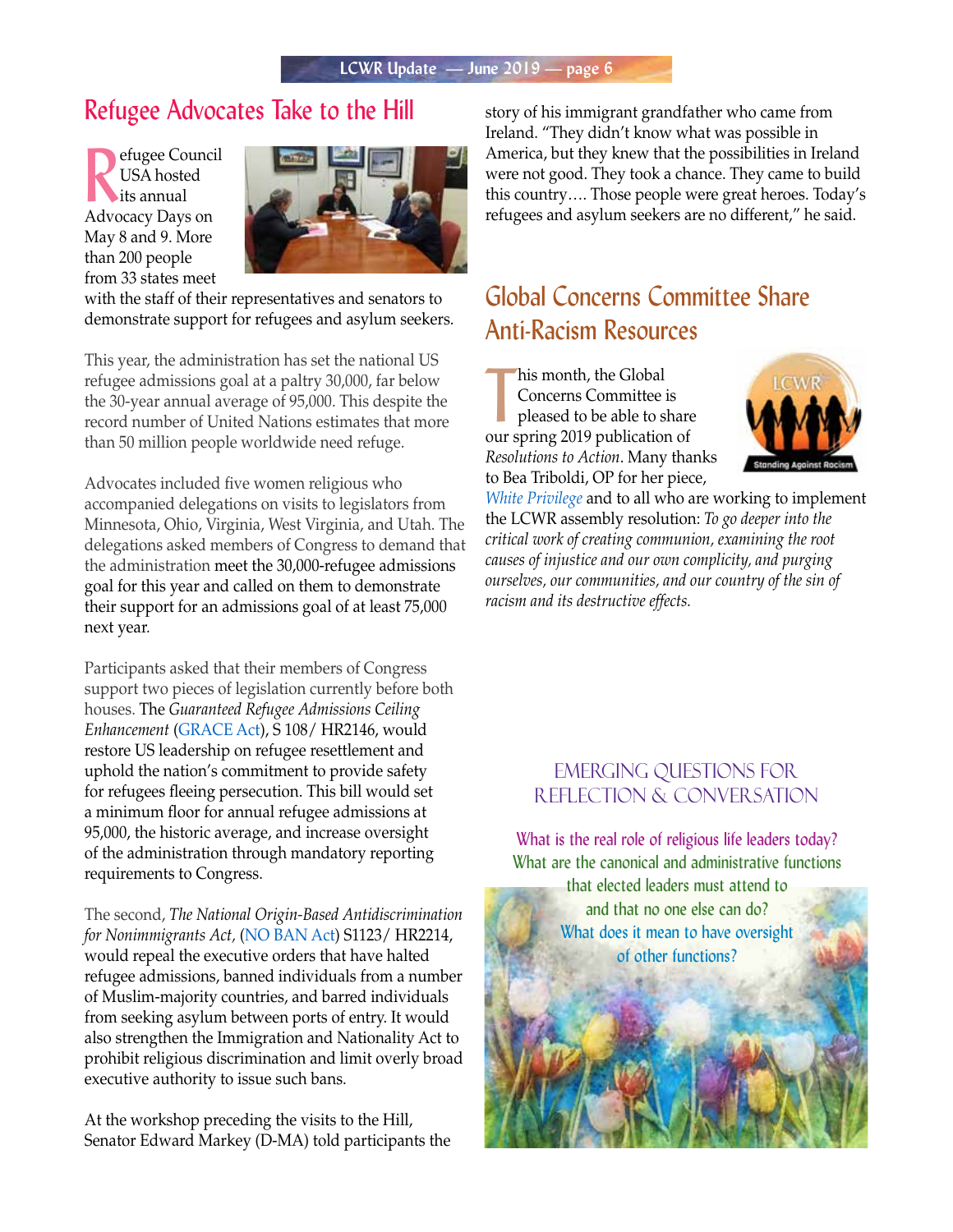### Bills to Protect Dreamers and TPS Recipients Introduced in Congress

**B**<br> **B**<br>
protect both<br>
protect both<br>
those with Temporary ills that would protect both Dreamers and Protective Status (TPS) have been introduced in the House and Senate.



"We love this country and we are Americans by heart. This is our home and we belong here." A DACA recipien

introduced by Senators Lindsey Graham (R-SC) and Richard Durbin (D-IL), would protect numerous immigrant youth from deportation, including the approximately 700,000 Deferred Action for Childhood Arrivals (DACA) recipients. The bill offers qualifying immigrant youth "conditional permanent resident status" and a path to full lawful permanent resident status and eventual citizenship.

Senate bill S 879 the *[Safe Environment from Countries](https://www.govtrack.us/congress/bills/116/s879)  [Under Repression and Emergency Act](https://www.govtrack.us/congress/bills/116/s879)* (SECURE Act) sponsored by Senator Chris Van Hollen (D- MD), would protect Temporary Protected Status (TPS) and Deferred Enforced Departure (DED) holders and provide them with a pathway to lawful permanent resident status. TPS is a renewable immigration status that allows individuals to remain and work lawfully in the US during a period in which it is deemed unsafe for them to return home. DED is a discretionary and temporary stay of removal that is granted by the President to individuals from designated countries. There are approximately 320,000 TPS holders in the United States who have recently experienced cancellation of the TPS designation for their home country and whose futures are currently being litigated in federal court.

Similar legislation was introduced earlier in the House. The *[Dream and Promise Act of 2019](https://www.govtrack.us/congress/bills/116/hr6)*, HR 6, establishes a roadmap to US citizenship for immigrant youth and current or potential holders of Temporary Protected Status (TPS) or Deferred Enforced Departure (DED). Like the Senate bills, HR 6 would provide conditional permanent resident status and a path to lawful permanent resident status and eventual US citizenship for immigrant youth who entered the United States before age 18, have four or more years of residency,

and graduated from high school (or the equivalent). It also provides an opportunity for people who currently have or who may be eligible for TPS or DED who have three or more years of residency to apply for lawful permanent resident status and, eventually, US citizenship.

### Go Orange on June 7 -- National Gun Violence Awareness Day

**P**eople across the country will be wearing orang<br>on Friday June 7 to eople across the country will be wearing orange mark the 5<sup>th</sup> annual National Gun Violence Awareness Day. The



"[Wear Orange"](http://wearorange.org/) campaign was inspired by a group of Chicago teens who asked classmates to commemorate the life of their friend, 15-year-old Hadiya Pendleton, who was shot and killed one week after marching in President Obama's second inaugural parade. By wearing orange, a color that hunters use to protect themselves in the woods, proponents hope to make orange a symbol for the value of human life and honor the 88 American lives cut short by gun violence every day.

[Everytown](https://everytown.org/) and their partner organizations continue to do life-saving work in order to realize a future free from gun violence. "We wear orange to be seen, and demand that we be heard." Organizations and communities can [sign on here](https://default.salsalabs.org/Tc5122aa9-c212-4d97-a7c2-50f9fe997474/f4fe8402-1b13-4c2f-95d0-735ed024cfc7) to participate and host an action. More information and a list of local events can be found at [Wear Orange.](https://default.salsalabs.org/T8d321e0d-58f6-4e56-8e57-cc5f9f498411/f4fe8402-1b13-4c2f-95d0-735ed024cfc7)



*Update* is an official publication of the Leadership Conference of Women Religious published monthly and distributed to members nationally. All rights reserved © 2019 LCWR

Editor: Annmarie Sanders, IHM 8737 Colesville Road, Suite 610 Silver Spring, MD 20910 Phone: 301-588-4955 Fax: 301-587-4575 E-mail: asanders@lcwr.org. Website: lcwr.org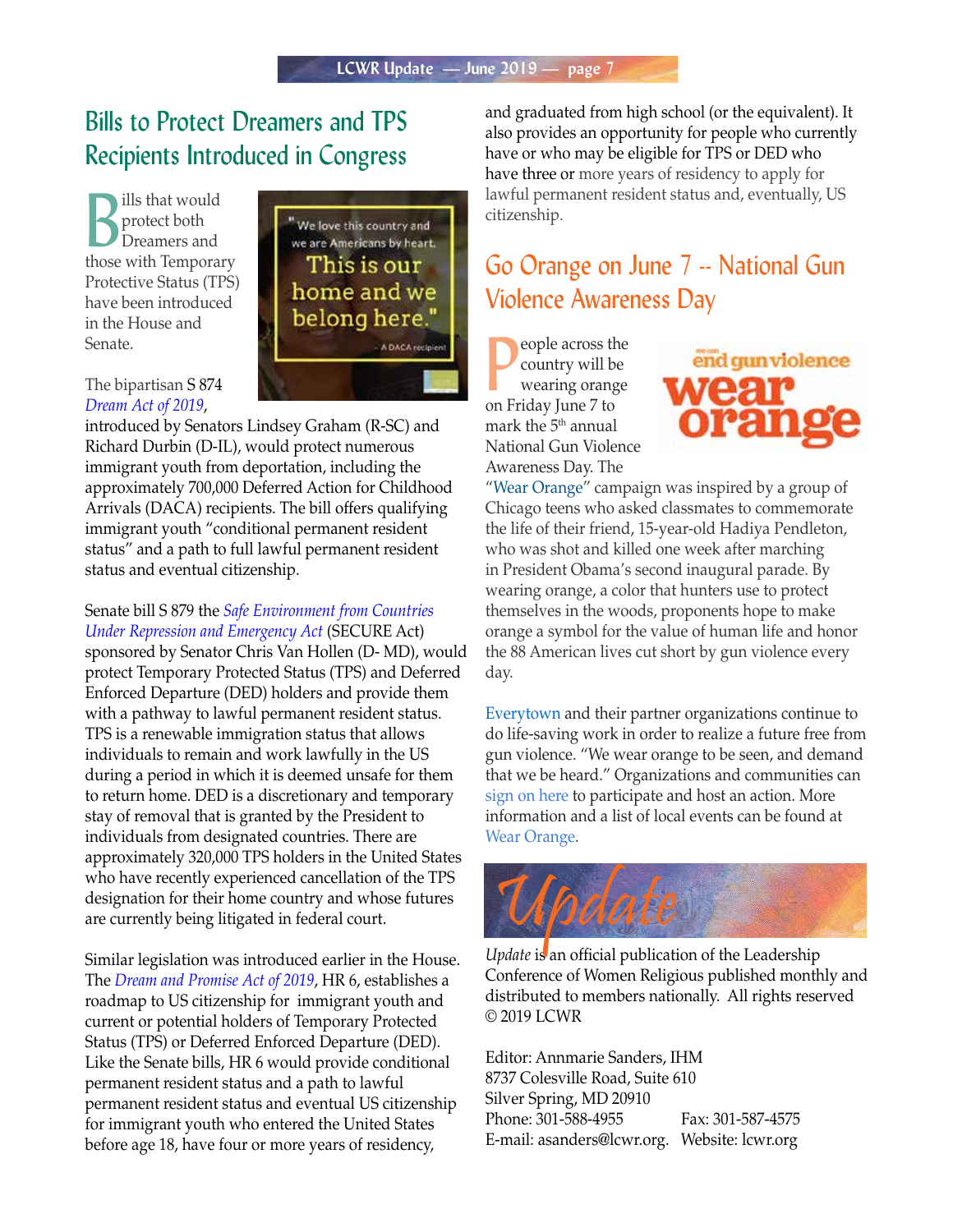

- Letter to EPA Administrator Andrew R. Wheeler urging him not to weaken the Environmental Protection Agency's Mercury and Air Toxic Standards. LCWR (4/16/19)
- Letter to Senate and House leadership and appropriators urging them to prioritize funding for programs that address true human needs instead of increasing the Department of Homeland Security's (DHS) budget for deportation, detention, and border militarization. LCWR (4/19/19)
- Letter to members of the House of Representatives asking that they support HR 9, the *Climate Action Now Act*, legislation that is intended to keep the United States in the *Paris Agreement*, and requiring the Administration to assemble a plan to meet U.S. commitments under the agreement. LCWR (4/29/19)
- Amicus brief on behalf of faith-based groups in support of the State of California's motion for a preliminary injunction barring the federal government from diverting funds from the Department of Defense and the Department of Treasury toward construction of a wall on the US southern border. LCWR (4/30/19)
- Endorsement of HR 1945, the *Berta Cáceres Human Rights in Honduras Act of 2019*. LCWR (4/25/19)
- Joint statement to the Second Session of the Preparatory Committee for the 2020 Review Conference of the Parties to the *Treaty on the Non-Proliferation of Nuclear Weapons* (NPT). LCWR (4/26/19)
- Faith-based letter to the House Judiciary Committee urging members to support family and community unity, while rejecting amendments to HR 6, *The Dream and Promise Act,* that are punitive or focus on criminality. LCWR (4/28/19)
- Letter to members of Congress from faith-based organizations expressing strong support for the

*Guaranteed Refugee Ceiling Enhancement Act* (GRACE Act), which would set the minimum floor for annual refugee admissions at 95,000, the historic average. LCWR (5/9/19)

- Letter to members of Congress opposing the Administration's proposal to significantly weaken regulation and oversight of firearms exports. These legal gun exports, typically rationalized in Latin America as part of the drug war, have been used in human rights violations in Mexico, Honduras, and many other countries. LCWR (5/13/19)
- Petition calling on the White House, the Department of Homeland Security, and the Department of Justice to end its relentless attacks on asylum seekers and to restore justice. LCWR (5/10/19)
- Letter from faith-based organizations expressing support for the *Background Check Expansion Act*, S 42. LCWR 5/10/19)
- Letter to Congress from racial justice, immigrant rights, humanitarian, good governance, and faithbased organizations urging Congress to reject the White House's request for additional funding for detention and border militarization. LCWR (5/10/19)

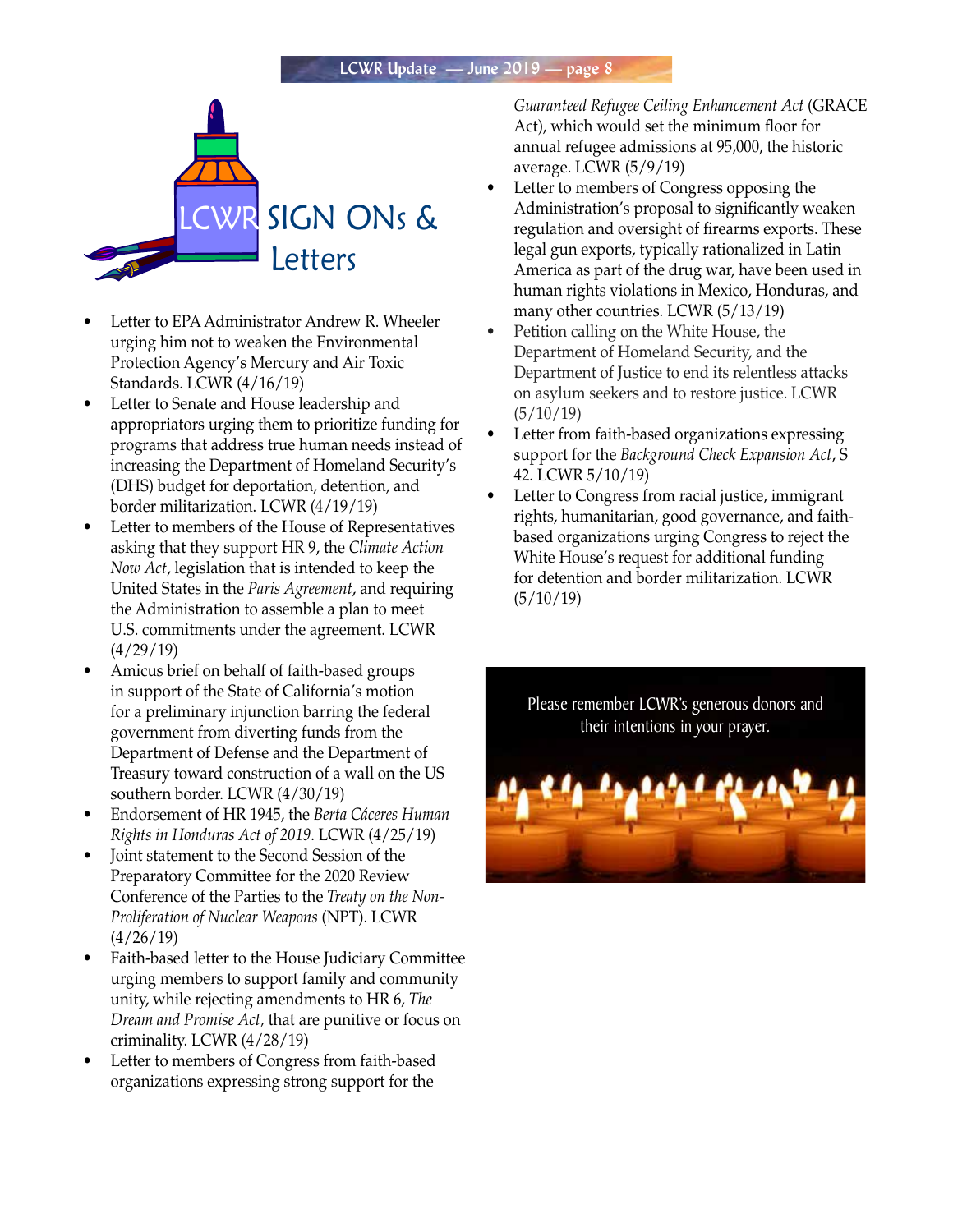# Upcoming LCWR Dates

#### **LCWR Assembly** *Scottsdale, Arizona*

August 13 — 16, 2019

**LCWR Practicing Leadership: How to Embrace a Vital and Vibrant Future Workshop** *Carmelite Spiritual Center | Darien, Illinois* September 17 — 19, 2019

> **Leading from Within Retreat** *Redemptorist Renewal Center |Tucson, Arizona* January 12 – 17, 2020

#### **LCWR New Leader Workshop**

*Conference Center University of St. Mary of the Lake | Mundelein, Illinois*  March 26 — 29, 2020

> **Imagining Justice** *Bon Secours Retreat & Conference Center Marriottsvile, MD* April 20 – 23, 2020

> > **LCWR Assembly** *Dallas, Texas* August 11 — 15, 2020

#### **Leading from Within Retreat** *San Pedro Retreat Center*

*Winter Park, Florida* January 10 – 15, 2021

#### **LCWR New Leader Workshop**

*Conference Center University of St. Mary of the Lake | Mundelein, Illinois*  March 25 — 28, 2021

> **LCWR Assembly** *Orlando, Florida* August 10 — 13, 2021

**LCWR Assembly** *St. Louis, Missouri* August 9 — 12, 2022

### Catholic Health Association Names New Leader

ary Haddad, RSM has<br>been appointed as the<br>10th president and<br>this meantime officer of the been appointed as the 10th president and chief executive officer of the Catholic Health Association (CHA). She currently serves as vice president, sponsorship and mission services for CHA and will succeed Carol Keehan, DC, who will retire in June after serving 14 years as CHA's president and CEO.



Mary has served with CHA since 2009 and oversees critical areas of sponsorship, mission, ethics, leadership formation and learning integration for CHA. In her current role she consults with Catholic health ministry sponsors, CEOs, board members and church officials to advance the mission of Catholic health care in the United States and collaborates on strategic planning and advocacy for the association.

Mary has served in a variety of roles in ministries that care for the sick and vulnerable. Early in her career she worked as a teacher, school principal, and social worker as well as a volunteer in Belize and Trinidad. Prior to joining CHA, she was administrative fellow at Saint Anthony's Health System in Alton, Illinois and served on the regional leadership team of the Sisters of Mercy, St. Louis.

### Is Your Leadership Term About to End?

If your leadership term is ending this month, we ask you to submit a change of leadership form found in the [LCWR Members' Information section](https://lcwr.org/members/lcwr-membership-information) (password-protected) of the website.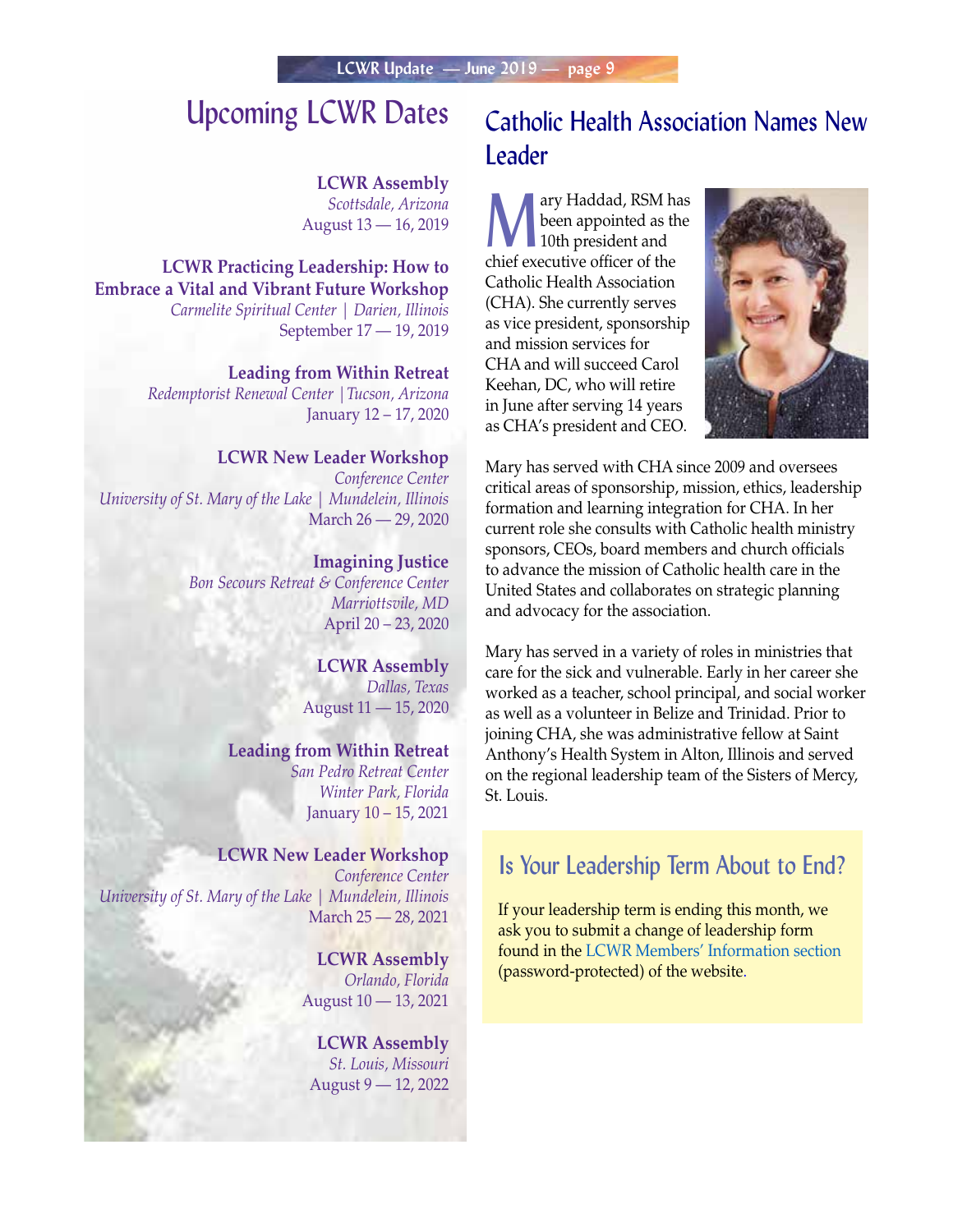

### NRVC Offers Workshops

The mission of the National Religious Vocation Conference reflects its commitment to provide membership with educational opportunities, relevant resources, and other supportive services that strengthen and enhance the practiced ministerial skills of those serving in vocation ministry. Information and registration materials are available at [NRVC.net](https://nrvc.net/home_page) In addition to the foundational courses (orientation program, ethics, and behavioral assessment), there are three new workshops:

#### **[Due Diligence in Vocation Ministry, July 18-20, 2019](https://nrvc.net/292/publication/9454/article/18602-due-diligence-in-vocation-ministry-workshop)**

This workshop is designed for experienced vocation ministers who have been involved in vocation ministry for *at least three years*. It will provide a comprehensive approach to update participants on the trends, best practices, and challenges of contemporary vocation ministry. Topics include the demographics to consider when inviting discerners, specific candidate issues that delay or preclude admission, animating membership, and the latest research on newer members.

#### **[Communication Skills to Promote Vocations, July 22-](https://nrvc.net/292/publication/9454/article/18605-communication-skills-to-promote-vocations-workshop) [24, 2019](https://nrvc.net/292/publication/9454/article/18605-communication-skills-to-promote-vocations-workshop)**

This workshop is created from the syllabus of the NRVC Vocation Ambassadors Program and will teach those vested in vocation ministry and new membership how best to promote vocations through diverse platforms. This interactive, hands-on workshop will focus on practicing new ideas, strategizing for more effective communications, and avoiding online mistakes. Learn practical tips for developing social media platforms, website, newsletter, and other technology to share the community charism.

Communities that bring a millennial, member/ employee/associate of their religious institute will receive a \$300 refund at the conclusion of the workshop for the additional participant.

#### **[The Art of Accompaniment and Discernment, October](https://nrvc.net/274/publication/4171/article/18620-the-art-of-accompaniment-and-discernment-workshop)  [21-23, 2019](https://nrvc.net/274/publication/4171/article/18620-the-art-of-accompaniment-and-discernment-workshop)**

Approaching the theme from their own expertise, each presenter will offer their professional insights and ministerial experiences to stir the collective imagination for implementing the core messages from the Synod on Young People, Faith and Vocational Discernment.

# Registration Opens Soon for RCRI 2019 Conference

**CRI's 2019 national**<br>
conference,<br>
celebrating RCRI's<br>
10th anniversary, will be CRI's 2019 national conference, celebrating RCRI's held from October 1 to 4 at the Hyatt Regency Dallas, Texas. The theme will be *"A Glorious History to Remember; A Great History Yet to be Accomplished*."



**Keynote Speaker: Norma Pimentel, MJ**, executive director of Catholic Charities of the Rio Grande Valley

**Workshops:** 39 workshops covering topics related to finance, canon and civil law, and planning for institutes in transition. RCRI will offer once again a track on eldercare sponsored by NRRO. Mass will be available each day and on October 3, a conference liturgy will be celebrated for all participants.

**Pre-Conference Workshops**: Four pre-conference workshops will be offered prior to the conference: *The Role of a Commissary: Assisting Communities on the Journey of Completion* – Paula Cooney, IHM; Jane Hibbard, OSB; and Ann Lacour, MSC; *Cor Orans – A Year Later* – Lynn McKenzie, OSB and Nancy Bauer, OSB; *Legal Overview for Religious Institutes 2019* – Michael Airdo; and *TRENDS for Beginners* – Larry Lundin, SJ and Hertha Longo, CSA.

**Conference Registration:** A link will be posted on the RCRI website at [www.trcri.org](http://www.trcri.org) in late May for members and guests to register. RCRI members will receive a discount if they register before the deadline.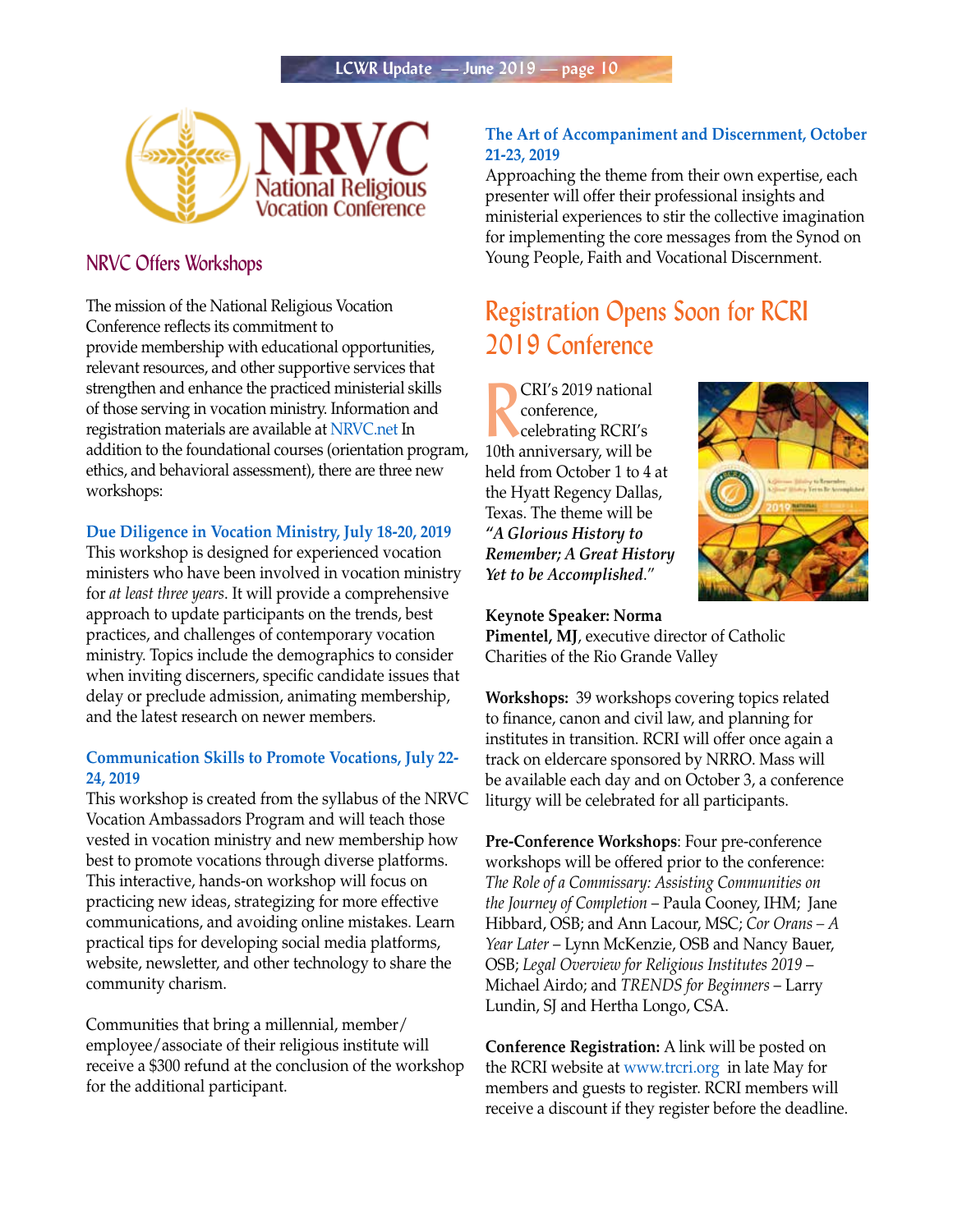### Updates from NRRO

his spring, the National<br>
Religious Retirement Office<br>
(NRRO) launched *Leading wit.*<br> *Pastoral Presence*, a new workshop his spring, the National Religious Retirement Office (NRRO) launched *Leading with*  designed to help congregational leaders better support members with addiction, depression, and other serious challenges. Fifty-nine



participants attended the inaugural gathering, which was held at the Carmelite Spiritual Center in Darien, Illinois. The workshop offered practical knowledge and resources to leadership and to several healthcare support partners who were also in attendance.

The results of the 2018 Retirement Fund for Religious collection are being finalized. Once again, US Catholics have responded with loving generosity to the needs of senior religious and their communities. As a result, the NRRO will distribute financial assistance to hundreds of eligible religious institutes in mid-to-late June. These funds offer supplemental support in meeting the current and future needs of elder members. [More](http://www.usccb.org/about/national-religious-retirement-office/index.cfm)  [information about NRRO assistance is available.](http://www.usccb.org/about/national-religious-retirement-office/index.cfm)



#### Final Call for RFC Life Commitment Program

The **Life Commitment Program (LCP)** is an eight-day experience that provides an opportunity for Catholic religious women and men to contemplate and reflect on their call to embrace a lifetime commitment to consecrated life. Those discerning or anticipating profession of final vows gather in the company of their peers with presenters, seasoned in religious life and skilled in adult learning processes, to engage the compelling questions, experiences, and insights that speak to the reality of living vowed religious life in the 21st century. **[Application](https://www.relforcon.org/programs/life-commitment) available.**

#### Grace Abounds…

In recent weeks we have been celebrating the Christ event. With the Resurrection we live in the hope that all of God's creation, each and every one of us, is destined for eternal life with the Triune God. The situation in South Sudan often seems hopeless and yet grace abounds in the midst of civil war and ethnic hatred. I was left speechless, a few weeks ago, as I viewed [the](https://www.romereports.com/2019/04/11/impactante-gesto-del-papa-besa-los-pies-de-los-lideres-enemigos-de-sudan-del-sur/)  [video of Pope Francis](https://www.romereports.com/2019/04/11/impactante-gesto-del-papa-besa-los-pies-de-los-lideres-enemigos-de-sudan-del-sur/) kissing the feet of the President of South Sudan, Salva Kiir, and four of the five designated Vice-Presidents of the interim government of South Sudan which is scheduled to assume leadership in May. Important to note is the hostility that exists between the President, Salva Kiir and the First Vice-President, Riek Machar, who belong to the two major ethnic groups of South Sudan, the Dinka and the Nuer. These two men and their tribes have been at war with one another for decades and are the cause of the most recent civil war during which nearly 400,000 people have died and 4 million out of 12 million people have been displaced. This unusual act of humility in the service of peace concluded a two-day retreat for the leaders of South Sudan hosted by Pope Francis, at his residence, along with the Archbishop of Canterbury and the former moderator of the Presbyterian Church of Scotland. These three Christian denominations represent the major religious denominations in South Sudan. One South Sudan expert, Payton Knopf, said, "It would literally take a miracle from God for Riek and Salva to ever be part of the solution here." Perhaps we are witnessing a miracle.

**Friends** in **SOLIDARITY** 

by Joan Mumaw, IHM

www.solidarityfriends.org

President

Recently, in a meeting of S. Sudan leaders and leaders of surrounding countries (IGAD), a joint resolution was signed to extend the date of implementation of the resigned agreement for six months beyond the May 12 deadline. The description of the meeting was one of cordiality and a genuine interest of the leaders to seek peace. Yes, grace abounds.

*(continued on page 12)*